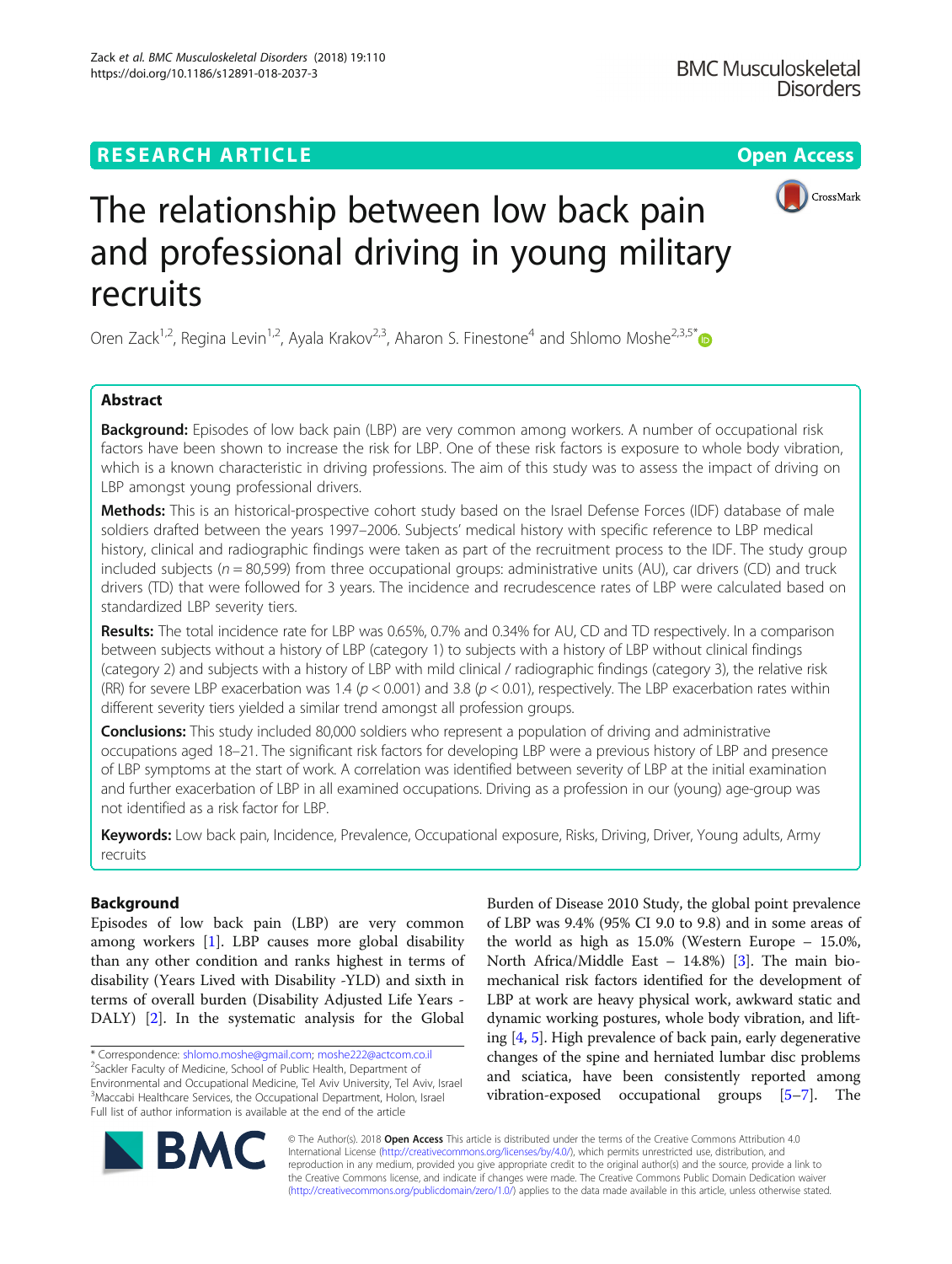suggested pathological mechanism of vertebral damage due to vibration is induction of micro-fractures at the end-plates, with callus formation during healing. The risk of developing back injuries among truck drivers (TD) is reported in the range of  $RR = 1.7 - 3.7$  [[4,](#page-6-0) [8\]](#page-6-0). Several studies, conducted among different driving professions like taxi drivers  $[9-11]$  $[9-11]$  $[9-11]$  $[9-11]$ , bus drivers  $[11-13]$  $[11-13]$  and TD  $[14-16]$  $[14-16]$  $[14-16]$  $[14-16]$ , pointed out the relationship between LBP and driving, especially occupational exposure to vibration or road shock.

Military service in the Israel Defense Forces (IDF) is mandatory at the age 18 except for some subpopulations who are exempt from service. It has already been shown that many individuals enter military service with undiagnosed LBP or mild LBP, which consequently limits their functional skills during service [\[17\]](#page-6-0). Military service could be challenging for individuals with LBP due to exacerbating factors common in the military environment amongst which is professional driving [[17](#page-6-0)–[19](#page-6-0)].

In our previous work on IDF army soldiers we have shown an overall LBP incidence rate of 0.05% with a higher relative risk of developing LBP amongst administrative occupations which included amongst are driving professions [[20](#page-6-0)]. There is relatively little information about the impact of driving on LBP at young age and its relationship to a known history of LBP. This study aims to provide more insight into the effect of driving on LBP amongst professional drivers early in their military career and the effect of LBP history as an exacerbating risk factor.

## Methods

## Data source

This is an historical-prospective cohort study, largely based on the same data source outlined in our previous study [[20](#page-6-0)], of 18-year-old male soldiers drafted to the IDF between January 1st 1997 through December 31st 2006, that were followed up for 36 months. Subjects' medical history, including specific reference to LBP medical history, clinical and radiographic findings including medication use, X-ray, CT scans, MRI, EMG etc. were taken by a certified physician as part of the medical profiling used during the recruitment process to the IDF. Referral to a certified orthopedic surgeon, when germane, was part of the examination process during recruitment to the IDF. Each recruit's medical and examination records were reviewed by a board of military physicians to establish and approve a functional medical-category classification. Inclusion criteria included all subjects that served in administrative or driving professions for a full 36-months period during the study period of Jan 1st 1997 – Dec 31st 2006.

## Population occupational groups

The current study focuses on soldiers from three occupational groups: administrative units (AU) engaged in mostly sedentary work (considered as the control group), professional car drivers (CD) and professional truck drivers (TD). Both groups of drivers (CD and TD) undergo similar basic training and are engaged in daily driving tasks which differ mainly in extent and type of vehicle: car drivers typically drive short trips within municipal areas using passenger vehicles whereas truck drivers drive longer, inter-city, trips in heavy vehicles (trailers, and semi-trailers).

Assignment of soldiers into the above groups was based on the varying demands and tasks for each occupation and the matched functional medical-category classification. As a rule, administrative professions require the lowest medical threshold and include subjects from all medical tiers whereas combat professions require the highest medical threshold and include lowtiers only. Driving professions are middle-tiered with TD exhibiting a higher threshold than CD.

## Population medical categories

Medical categories used in our current study are based on a tier system from the IDF's book of medical profiles which are based on reported LBP history, findings on physical examination and radiologic findings (X-ray/CT/ MRI) [\[20\]](#page-6-0). Four code-based categories were included in our study: Category 1 – No history of LBP, Category 2 – Mild LBP, Category 3 – LBP with mild clinical/radiographic findings and Category 4 (representing the study endpoint and a dependent variable) – LBP with substantial clinical and correlating radiographic findings. Category 4 soldiers are determined unfit for driving professions and are hence reassigned accordingly. By definition of the inclusion criteria above and the minimum fitness criteria for driving professions, it should be noted that soldiers already meeting category 4 severity at recruitment, were not included in the study.

## Follow up during the service (Fig. [1](#page-2-0))

All subjects were followed for 36 months by the units' physicians noting symptoms of LBP. In cases of newly reported or exacerbating symptoms, the subjects were reevaluated by a certified orthopedic surgeon in accordance with the medical parameters defined in the military medical book of profiles. The medical status was then reassessed by a military medical committee comprised of two senior physicians. When applicable, the medical category was adjusted according to the new evidence. Exacerbation, representing the study endpoint per subject, was defined as a change in the medical category from either preliminary categories 1–3 to category 4. Due to lack of relevance to the study objectives, exacerbations from category 4 to more severe categories are not presented.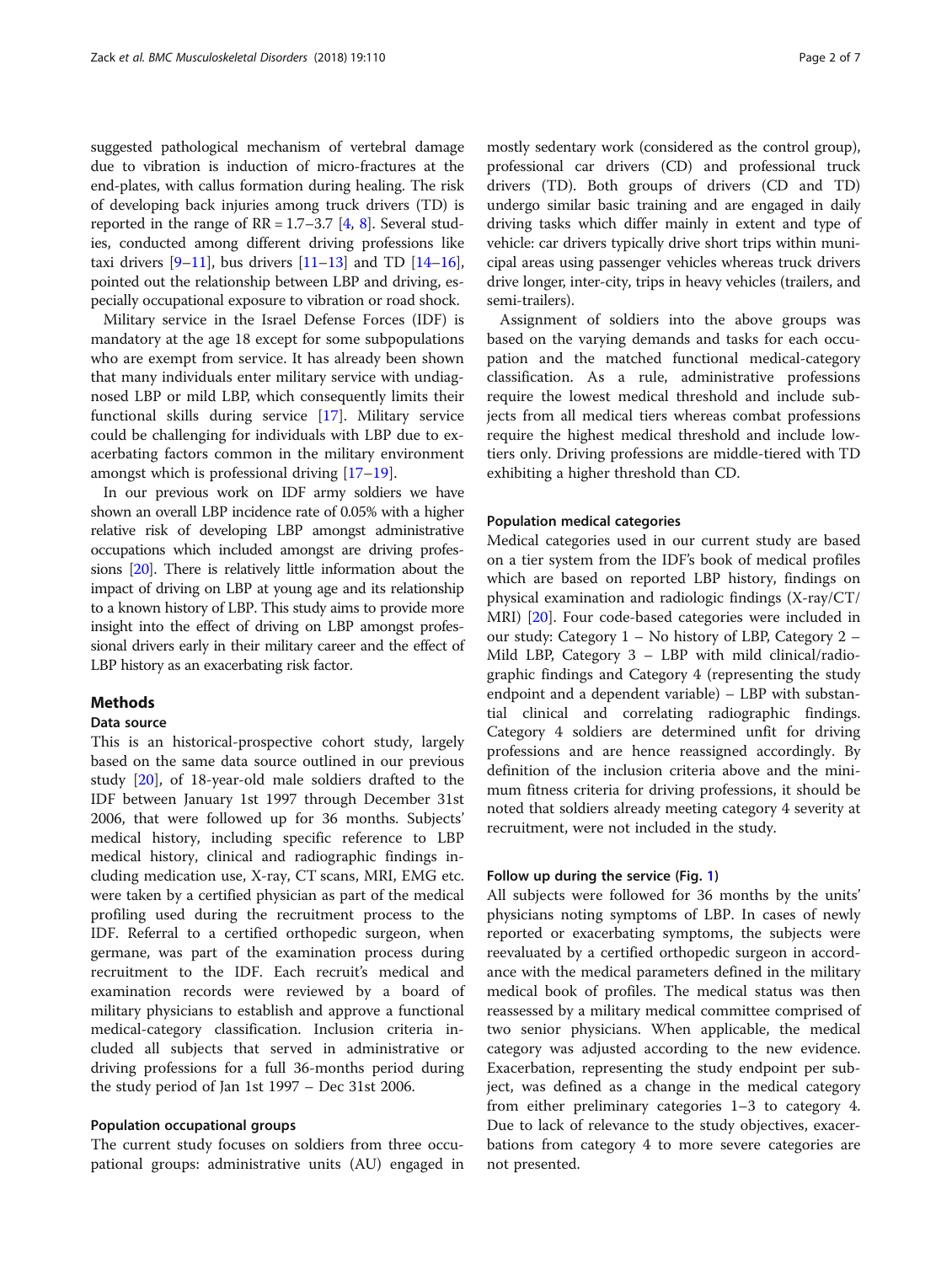<span id="page-2-0"></span>

## Data analysis

Incidence and relative risk rates were compared using stratified analysis to assess up-tiering (higher severity), according to disease categories. A two-tailed  $p < 0.05$ was calculated using Fisher's exact test, and considered significant when calculating relative risks (RR) and confidence intervals for new onset LBP during the study period. All analyses were conducted using a standard statistical package (Compare2 version 2.97, Copyright JH Abramson 2000–2001).

## Ethics approval and consent to participate

Ethical approval was obtained from the IDF medical corps ethics committee (reference number 1175–2012). The IDF ethics committee waived the need for formal informed consent since actual patient files were not reviewed in this study but rather a computerized database of coded information (whereas medical profiling involves a physicianpatient encounter, our study was based only on outcomes (tier classification) obtained from such encounters).

## Results

The study population included 80,599 soldiers who met the inclusion criteria. The average age of the cohort was  $19.06 \pm 1.4$  $19.06 \pm 1.4$  years. Table 1 summarizes the annual incidence rates of LBP during the study period according to the subject's status at recruitment. Higher-severity categories exhibit higher incidence (exacerbation) rates. The crude incidence rates for LBP among categories 1 to 3 were found to be 0.65%, 0.90% and 2.49%,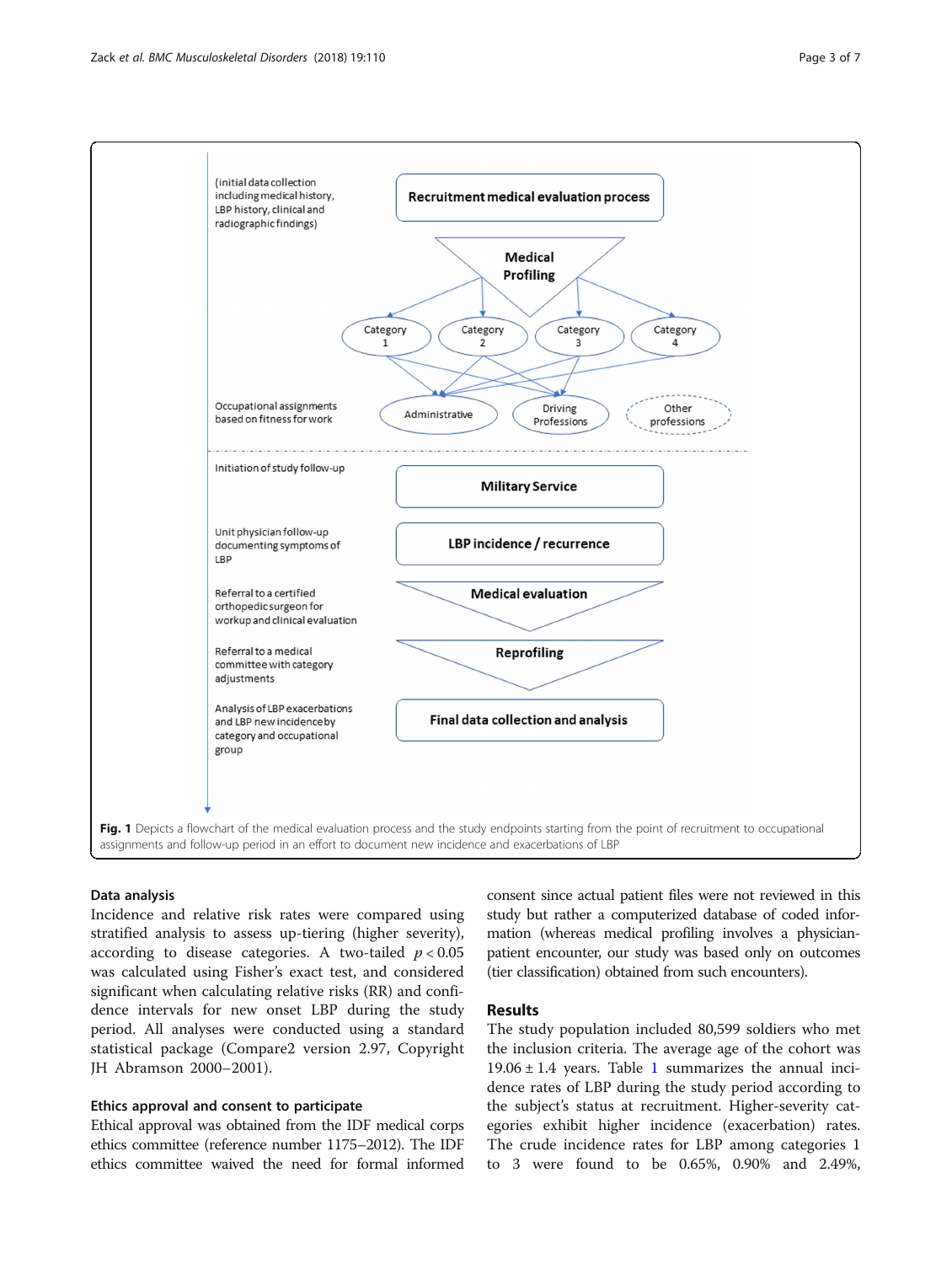| Severity of LBP at recruitment                               | Occupational Categories         | Incident cases<br>$(IR^*)$ for 3 years | Incident cases<br>$(\mathsf{IR}^*)$ per year | RR (95% CI)         | $\overline{P}$ |
|--------------------------------------------------------------|---------------------------------|----------------------------------------|----------------------------------------------|---------------------|----------------|
| Category 1 (No history of LBP)                               | Administrative ( $n = 61,046$ ) | 2.09%                                  | $0.7\%$                                      |                     |                |
|                                                              | Car drivers ( $n = 3254$ )      | 2.09%                                  | $0.7\%$                                      | $1.0(0.79 - 1.28)$  | 0.957          |
|                                                              | Truck drivers ( $n = 9689$ )    | 1.02%                                  | 0.34%                                        | $0.49(0.40 - 0.60)$ | < 0.0001       |
| Total                                                        | $n = 73,989$                    | 1.95%                                  | 0.65%                                        |                     |                |
| Category 2 (Mild LBP)                                        | Administrative ( $n = 4612$ )   | 2.67%                                  | 0.89%                                        |                     |                |
|                                                              | Car drivers ( $n = 333$ )       | 3.00%                                  | 1.00%                                        | $1.13(0.60 - 2.12)$ | 0.724          |
|                                                              | Truck drivers $(n = 743)$       | 2.75%                                  | 0.92%                                        | $1.03(0.5 - 1.81)$  | 0.881          |
| Total                                                        | $n = 5418$                      | 2.69%                                  | 0.90%                                        |                     |                |
| Category 3 (LBP with mild<br>clinical/radiographic findings) | Administrative ( $n = 1066$ )   | 7.41%                                  | 2.47%                                        |                     |                |
|                                                              | Car drivers $(n = 60)$          | 10.00%                                 | 3.33%                                        | $1.35(0.61 - 2.97)$ | 0.448          |
|                                                              | Truck drivers ( $n = 66$ )      | 6.06%                                  | 2.02%                                        | $0.82(0.31 - 2.16)$ | 1.000          |
| Total                                                        | $n = 1192$                      | 7.47%                                  | 2.49%                                        |                     |                |

<span id="page-3-0"></span>Table 1 Relative risk (RR) and 95% confidence intervals (CI) for newly diagnosed and exacerbated low back pain (LBP) among soldiers (18–21 years), by severity of disease and occupational category

Bold data already signifies a  $p < 0.05$  i.e. significant finding

respectively. Amongst category 1 subjects, the incidence of newly diagnosed LBP was significantly lower amongst TD compared to either AU or CD  $(RR = 0.49, p < 0.0001).$ 

Intra-category comparison of incidence rates by profession yielded no significant findings for either category 2 or 3.

Table [2](#page-4-0) exhibits exacerbation rates within the varying occupational groups according to initial severity of LBP (categories 1–3). Examination of RR exacerbation rates within different severity tiers yielded a similar trend amongst all occupational groups (AU, CD and TD) with an increased risk when comparing higher categories (3 and 2) to initial category at recruitment.

It can also be seen that for the combined total drivers group, the same linear and significant relationship was found between initial category at recruitment and the risk for LBP exacerbation during the study period with incidence rates of 0.4%, 1.0% (RR = 2.21,  $p < 0.001$ ) and 2.6%  $(RR = 6.15, p < 0.0001)$  for categories 1–3, respectively.

The calculated RR for exacerbation to severe LBP for soldiers with a history of LBP without clinical findings was  $RR = 1.38$  ( $p < 0.0001$ ) and even higher for those with a history of LBP with mild clinical/radiographic findings  $RR = 3.83$  ( $p < 0.0001$ ).

Table [3](#page-4-0) summarizes the RR for LBP between the different occupational groups (AU, CD, TD and total drivers) according to initial LBP severity (categories 1–3). The RR for LBP was higher but non-significant amongst CD when compared to AU in categories 2 and 3. The RR for LBP was lower amongst total drivers and TD compared to AU in category 1 ( $RR = 0.62$  and  $RR = 0.49$ , respectively,  $p < 0.001$ ). No significance was observed when comparing heavy-vehicle (TD) to light-duty drivers (CD).

## **Discussion**

In this research we investigated the incidence and recrudescence of LBP amongst administrative vs. driving professions in a population of young male soldiers from their time of recruitment to service for a follow up period of three years. The study concluded 80,599 soldiers with a cumulative 241,797 person-years of data.

We found that in category 1, the incidence of LBP in AU was twice higher than that of TD  $(p < 0.0001)$ . There was no significant difference in incidence rates by profession amongst the other categories (2–3). The risk for LBP exacerbation was associated with the initial state of back pain in soldiers from all categories. The exacerbation rate for soldiers with a history of LBP was 1.38–3.83 times higher in comparison to soldiers without a history of LBP.

The total LBP incidence rate was 0.65%. The yearly incidence of LBP in the US population is 1–5% [\[21](#page-6-0)]. Knox et al. [\[18](#page-6-0)] investigated 13,754,261 person-years of data (557,059 subjects) in the US Army. The overall unadjusted incidence rate of LBP was 40.5 per 1000 person-years (4%). The incidence rate of LBP in people younger than 20 was 40.2 per 1000 person-years (4%); a higher incidence was found among recruits (4.8%). Mattila et al. [\[22](#page-6-0)] demonstrated that the hospitalization incidence due to unspecified LBP among recruits was 19.1 per 1000 person-years (2%), and 7.8 per 1000 person-years (0.8%) due to lumbar disc disorders. Waterman et al. [[21](#page-6-0)] estimated an incidence rate of acute LBP in the US of 1.39 per 1000 person-years (0.14%). Bar Dayan et al. [[17](#page-6-0)] found an incidence of LBP of 0.45% in a similar recruits-group study in the IDF. In Ernat et al. [[23](#page-6-0)] the unadjusted rate of acute LBP for enlisted infantrymen was 35.2 per 1000 person-years (3.52%). In our study the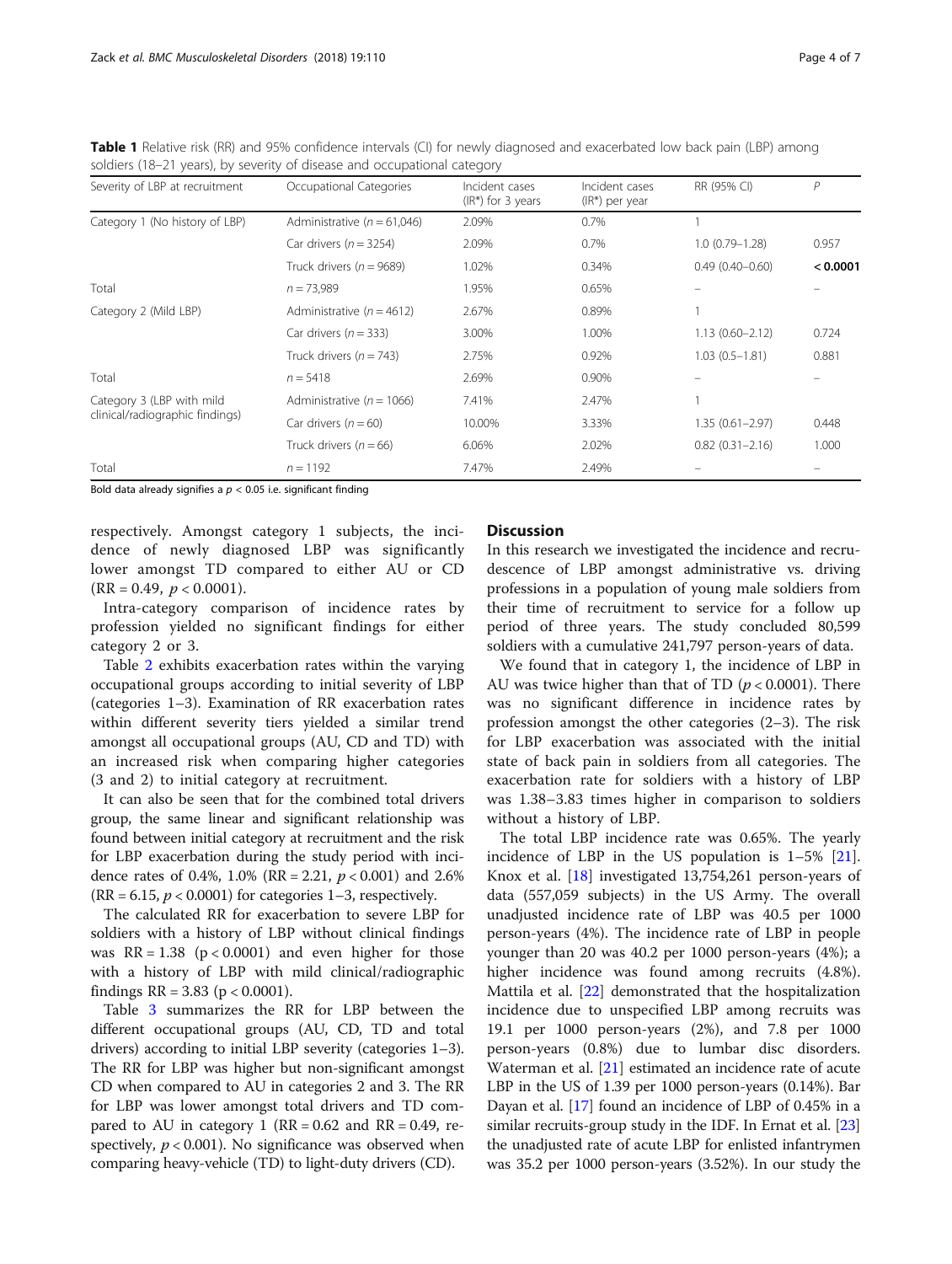| Severity of LBP at recruitment<br>by occupational group | Number exacerbated<br>(total number) | Incident cases<br>(IR) for 3 years | Incident cases<br>(IR) per year | RR (95% CI)          | $\overline{P}$ |
|---------------------------------------------------------|--------------------------------------|------------------------------------|---------------------------------|----------------------|----------------|
| Administrative                                          |                                      |                                    |                                 |                      |                |
| Category 1                                              | 1274 (61046)                         | 2.1%                               | 0.7%                            |                      |                |
| Category 2                                              | 123 (4612)                           | 2.7%                               | 0.9%                            | $1.28(1.07 - 1.53)$  | < 0.01         |
| Category 3                                              | 79 (1066)                            | 7.4%                               | 2.5%                            | 3.55 (2.85-4.42)     | < 0.0001       |
| Car drivers                                             |                                      |                                    |                                 |                      |                |
| Category 1                                              | 68 (3254)                            | 2.1%                               | 0.7%                            |                      |                |
| Category 2                                              | 10 (333)                             | 3.0%                               | 1.0%                            | 1.48 (0.75-2.76)     | 0.32           |
| Category 3                                              | 6(60)                                | 10.0%                              | 3.3%                            | 4.79 (2.16-10.59)    | < 0.002        |
| Truck drivers                                           |                                      |                                    |                                 |                      |                |
| Category 1                                              | 99 (9689)                            | 1.0%                               | 0.3%                            |                      |                |
| Category 2                                              | 13 (473)                             | 2.7%                               | 0.9%                            | 2.69 (1.52-4.76)     | < 0.002        |
| Category 3                                              | 4(66)                                | 6.1%                               | 2.0%                            | $5.93(2.25 - 15.64)$ | < 0.005        |
| <b>Total drivers</b>                                    |                                      |                                    |                                 |                      |                |
| Category 1                                              | 167 (12943)                          | 1.3%                               | 0.4%                            |                      |                |
| Category 2                                              | 23 (806)                             | 2.9%                               | 1.0%                            | 2.21 (1.44-3.40)     | < 0.001        |
| Category 3                                              | 10 (126)                             | 7.9%                               | 2.6%                            | $6.15(3.33 - 11.36)$ | < 0.0001       |
| All subjects                                            |                                      |                                    |                                 |                      |                |
| Category 1                                              | 1441 (73989)                         | 1.95%                              | 0.65%                           |                      |                |
| Category 2                                              | 146 (5418)                           | 2.69%                              | 0.90%                           | $1.38(1.17 - 1.64)$  | < 0.0001       |
| Category 3                                              | 89 (1192)                            | 7.47%                              | 2.49%                           | 3.83 (3.12-4.71)     | < 0.0001       |

<span id="page-4-0"></span>

| Table 2 Relative risk (RR) and 95% confidence intervals (CI) for exacerbation of low back pain (LBP) within the occupational groups |  |  |  |
|-------------------------------------------------------------------------------------------------------------------------------------|--|--|--|
| by severity of disease at recruitment                                                                                               |  |  |  |

Category 1 – No history of LBP

Category 2 – Mild LBP

Category 3 – LBP with mild clinical/radiographic findings

Bold data already signifies a  $p < 0.05$  i.e. significant finding

overall incidence rate was 0.65%. These differences are explained by this study's endpoint (Category 4) which represents severe LBP after a full assessment of symptoms including clinical and imaging findings rather than other studies' reporting of initial events of LBP [[18,](#page-6-0) [23\]](#page-6-0) or first hospitalizations [\[22](#page-6-0)]. Studies with a similar design to ours exhibited similar results [[17](#page-6-0), [18](#page-6-0)].

The RR for the development of severe LBP with clinical and imaging findings (category 4) in soldiers who suffer from LBP occasionally without clinical findings

(category 2) and in soldiers who suffer from LBP with mild clinical or imaging findings (category 3) was  $RR = 1.38$ (95% CI 1.17–1.64) and RR = 3.83 (95% CI 3.12–4.71) respectively (Table 2). When we examined the recurrence risk in the same categories in different professions we found the same trend in most of the categories. For example, the recurrence risk in the AU in similar categories (the RR of exacerbation to category 4 from category 2 and from category 3) was  $RR = 1.28$  (95% CI 1.07-1.53) and  $RR = 3.55$  (95% CI 2.85–4.42) respectively (Table 2). These

Table 3 Relative risk (RR) and p-values for low back pain (LBP) among different occupational groups by severity of disease at recruitment

| Group comparison                 | Category 1                       | Category 2  | Category 3  |
|----------------------------------|----------------------------------|-------------|-------------|
| Car driver vs. administrative    | 1.00 (NS)                        | $1.13$ (NS) | 1.35 (NS)   |
| Truck driver vs. administrative  | 0.49 (0.40-0.60, $p < 0.001$ )   | $1.03$ (NS) | $0.82$ (NS) |
| Total drivers vs. administrative | 0.62 (0.527-0.726, $p < 0.001$ ) | $1.07$ (NS) | 1.07 (NS)   |
| Truck driver vs. car driver      | $0.49$ (NS)                      | $0.92$ (NS) | $0.61$ (NS) |

Category 1 – No history of LBP

Category 2 – Mild LBP

Category 3 – LBP with mild clinical/radiographic findings

Bold data already signifies a  $p < 0.05$  i.e. significant finding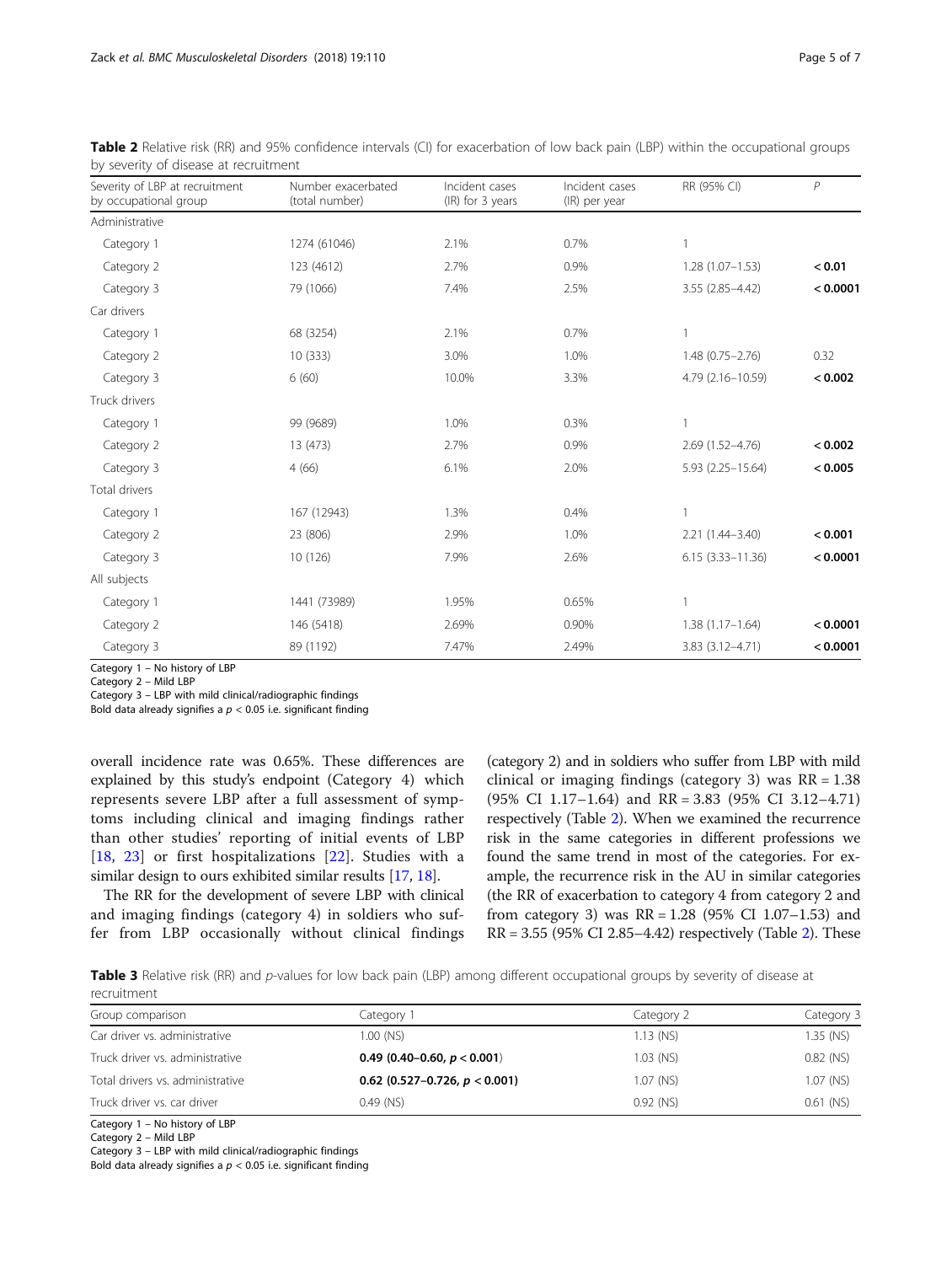findings raise the question of whether a history of LBP is a risk factor for LBP in new workers. In their systematic review, da Silva et al. describe the lack of accepted estimates for the risk of recurrence of LBP largely due to poor-quality study design and bias; they report an estimate proportion for a 1-year recurrence as 33% [[24](#page-6-0)]. Himmelstein et al. [[25](#page-6-0)] reported on risk evaluation for LBP at preplacement screening in the late 80s. The most sensitive indicator was past history of low back pain; Other indicators included number of sick days, frequency of symptoms etc. Videman [[26\]](#page-6-0) investigated the prevalence of LBP from entering the nursing school and found that LBP at entry was a predictor for back-related pain and disability ( $OR = 7.1$ ). Ryan et al. [[27\]](#page-6-0) found that history of LBP was a predictor for back-related absence and disability.

To sum, our results support the concept that a history of LBP is a risk factor for LBP.

In this research we found that the incidence of LBP in driving professions was lower than in AU ( $RR = 0.49$  vs.  $RR = 0.62$ ,  $p < 0.001$ ). These results contradict other studies which showed that professional drivers comprise a high-risk group for LBP  $[4, 8-17, 19]$  $[4, 8-17, 19]$  $[4, 8-17, 19]$  $[4, 8-17, 19]$  $[4, 8-17, 19]$  $[4, 8-17, 19]$  $[4, 8-17, 19]$  $[4, 8-17, 19]$ . Most of these studies are based on questionnaires [[9](#page-6-0)–[13,](#page-6-0) [16\]](#page-6-0) and only a few are based on medical records [\[14\]](#page-6-0) or database [[18](#page-6-0), [19](#page-6-0)]. In the database studies, spinal disorders were more common among professional drivers with a standardized hospitalization ratio of 119 [[14](#page-6-0)] with a higher incidence rate ratio for LBP of 1.15 [[19](#page-6-0)], representing lower ratios than in questionnaires studies. The basis for our research is the medical records, which document chronic and continuous LBP with significant imaging and neurological findings. Our rates were therefore lower (0.4–0.8%) than similar studies based on questionnaires (5–7%) and similar to database studies [[14,](#page-6-0) [17,](#page-6-0) [19\]](#page-6-0). Other differences in our study are the drivers' age and experience. In other studies, the average reported age is 40–50-year-olds with a driving experience of 10 years; Our study includes 18–21-year-olds with little driving experience. We believe that the younger age of our drivers with their respective driving experience affect the risk of exacerbating back problems. We therefore think that driving at a young age does not necessarily modify the prognosis of LBP in the first years of professional driving. We presume that among professional drivers, in order for driving to have an adverse effect on back disorders, a prolonged exposure period may be required.

The weaknesses of our research are the short followup period (3 years) and the inability to control for potential LBP confounders such as motivation and other psychological factors. The strengths of our study include the large population (over 80,000) and the precise and standardized criteria for LBP [\[20](#page-6-0)]. To overcome

the potential age confounder for LBP, we chose a homogenous group of subjects within the ages of 18–21.

## Conclusions

To conclude, this study included 80,000 soldiers who represent a population of driving and administrative occupations aged 18–21. The significant risk factors for developing LBP were a positive history of previous LBP and presence of LBP symptoms at the start of work. A correlation was identified between severity of LBP at the initial examination and further exacerbation of LBP in all examined occupations. A higher incidence of LBP was found among administrative occupations compared to driving occupations with the ensuing conclusions that driving as a profession, at this age group and during this period of exposure (3 years), are not risk factors for LBP. This finding may be explained by factors unaccounted for in our study thus requiring further studies on the matter.

#### Abbreviations

AU: Administrative Units; CD: car drivers; CU: Combat Units; IDF: Israel Defense Forces; LBP: Low Back Pain; MU: Maintenance Units; RR: Relative Risk; TD: Truck drivers

## Funding

The study was not funded.

#### Availability of data and materials

The data is kept at the IDF, Medical Corps. The raw data will not be shared, due to security reasons.

#### Authors' contributions

RL and SM participated in the design of the study, made revisions of the manuscript and approved the final version. OZ, RL and SM initiated the work, performed the analyses and drafted the manuscript. AK and AF helped draft the manuscript. All authors read and approved the final manuscript and contributed to the analysis and interpretation of the data.

#### Competing interest

None of the authors have any competing interests. The authors do not have any commercial or collaborative relationships that could be construed as biased or inappropriate. The decision to submit the paper for publication was not influenced by any funding body.

#### Ethics approval and consent to participate

Ethical approval was obtained from The IDF medical corps ethics committee (reference number 1175–2012). The IDF ethics committee waived the need for formal informed consent since actual patient files were not reviewed in this study but rather computerized data only.

## Publisher's Note

Springer Nature remains neutral with regard to jurisdictional claims in published maps and institutional affiliations.

#### Author details

<sup>1</sup>The Israel Defense Forces, Medical Corps, Ramat Gan, Israel. <sup>2</sup>Sackler Faculty of Medicine, School of Public Health, Department of Environmental and Occupational Medicine, Tel Aviv University, Tel Aviv, Israel. <sup>3</sup>Maccabi Healthcare Services, the Occupational Department, Holon, Israel. 4 Department of Orthopedics, Assaf Harofeh Medical Center, Zerifin, Affiliated to the Sackler Faculty of Medicine, Tel Aviv University, Tel-Aviv, Israel. 5 Department of Occupational, 43 Geulim St, Holon, Israel.